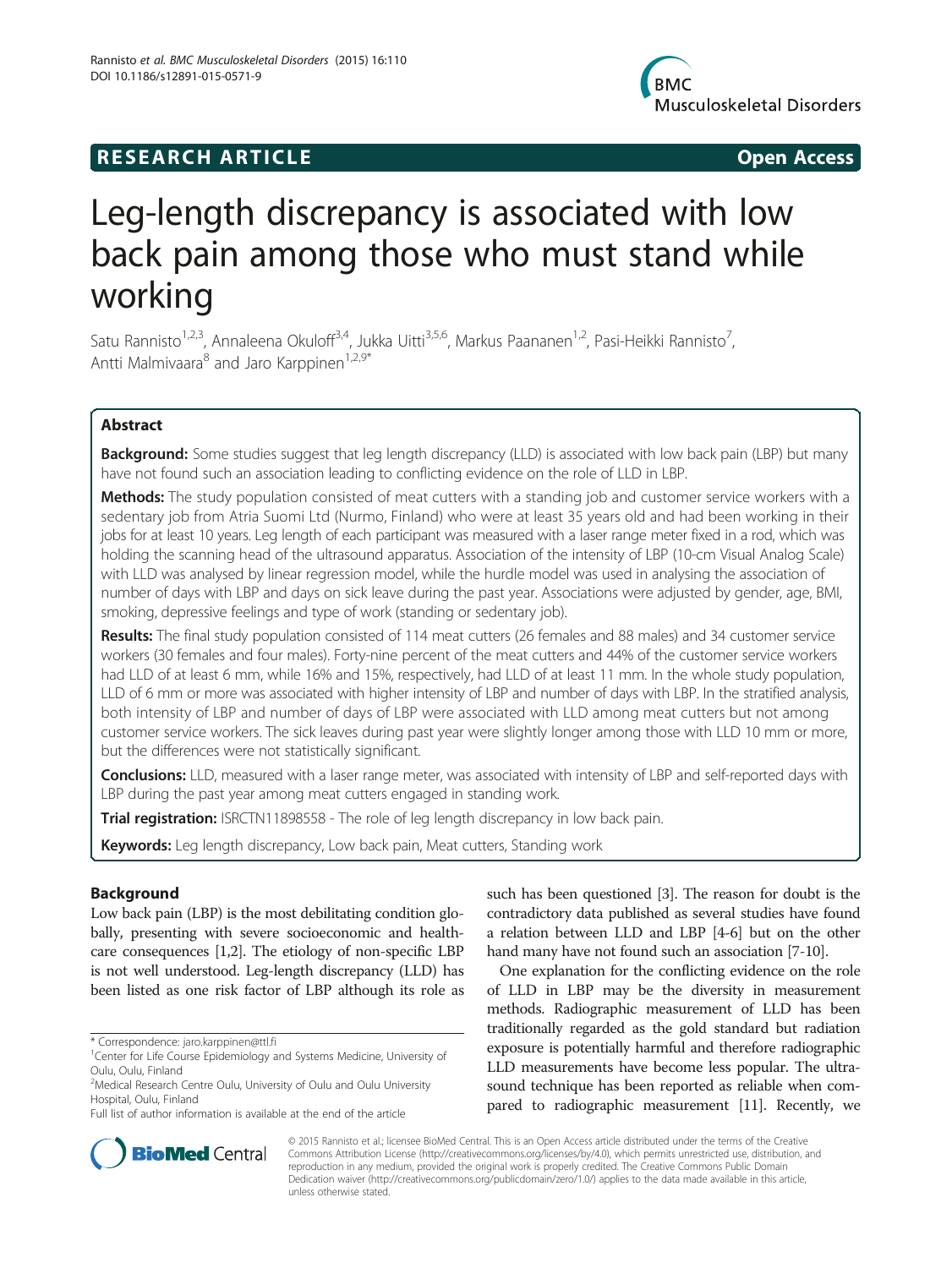found that a modified ultrasound method was reliable and its agreement with radiographic method was excellent [\[12\]](#page-6-0).

The aim of the current study was to evaluate the association between LLD and LBP using the novel ultrasound method in an occupational population consisting of meat cutters and customer service workers. We hypothesized that meat cutters, standing mostly in their work, would more likely experience LBP and pain-related consequences in case of LLD.

# Methods

# The study population

The study population consisted of workers in the food industry (Atria Suomi Ltd, Nurmo, Finland). We selected for the study meat cutters with a standing job and customer service workers with a sedentary job. All the workers from those two departments who were at least 35 years old and had been working in their jobs for at least 10 years were invited to the study. The exclusion criteria were rheumatoid arthritis and a history of leg fractures. The study was approved by the Ethics Committee of the Central Hospital of Southern Ostrobothnia (11/2006), and followed the principles of the Declaration of Helsinki. All participants took part on a voluntary basis and signed their informed consent.

#### Measurement of leg-length discrepancy

Two physiotherapists from Seinäjoki University of Applied Sciences measured the legs of the participants during July in the summer 2008. They were unaware of the participants' LBP status. The laser range meter (Hilti, model PD 30, Kaufering, Germany) was fixed in a rod which was holding the scanning head of the ultrasound apparatus (Shimadzu diagnostic ultrasound, model SDU-350A, Sydney, Australia) and could be moved automatically by the linear actuator (HIWIN, model LAM3-4, Taichung, Taiwan). The height of the stem was 1200 mm. The frequency of the scanning head was 3.5 MHz. The scanning head was placed perpendicular to the tissue interface in the hip area. The distance to the floor was measured by the laser measure at the point of the highest rim of the femoral head.

#### Demographics and outcome data

Before the two physiotherapists measured the length of legs the participants received a questionnaire containing items on occupational history and lifestyle factors such as smoking habits and depressive feelings. Their body weight (kg) and height (m) were measured. The Body Mass Index (BMI) was calculated as weight (kg) divided by height squared  $(m<sup>2</sup>)$ .

The participants were categorized as current smokers if they smoked at least 2 days a week. We used patient health questionnaire (PHQ-9) to evaluate the frequency of

depressive feelings during the past two weeks using a four-grade categorization: 0) not at all, 1) several days, 2) more than half of the days, 3) nearly every day. It consisted of nine items; "Little interest or pleasure in doing things", "Feeling down, depressed, or hopeless", "Trouble falling or staying asleep, or sleeping too much", "Feeling tired or having little energy", "Poor appetite or overeating", "Feeling bad about yourself – or that you are a failure or have left yourself or your family down", "Trouble concentrating on things, such as reading the newspaper or watching television", "Moving or speaking so slowly that other people could have noticed. Or the opposite – being so fidgety or restless that you have been moving around a lot more than unusual", and "Thoughts that you would be better off dead, or of hurting yourself". Total Score (TS) of 10–14 means moderate depressive feelings, whereas score of 15–19 moderately severe depressive feelings and score of 20–27 severe depressive feelings [[13](#page-6-0)].

The study subjects reported intensity of LBP during the past week and three months using a 10-cm Visual Analogue Scale (VAS), and self-reported number of days with LBP during the past year. The participants have not had prolonged absence from work during these reference periods. They were asked to estimate current work ability compared with the lifetime best on a 11-point numerical rating scale where 0 is worst and 10 best lifetime work ability.

Sickness absence data including diagnoses and duration of the sick leaves due to diagnoses of LBP (M50-54 in ICD 10) during the past five years is collected to the occupational health clinic of Atria Suomi Ltd comprehensively. Sickness absence data was used in the comparison of participants and non-participants.

#### Statistical analyses

The gender differences in LLD and height were analysed by the Kruskal-Wallis test and the independent samples t-test, respectively, using Stata (V 13.1). Association of the intensity of LBP with absolute and relative (as a percentage of mean leg length) LLD was analysed by linear regression model using SAS program (V 9.2). Due to its skewed distribution logarithmic transformation was used in the analyses. We used the hurdle model (see below) in analysing the association of number of days with LBP during the past year with absolute and relative LLD. The same model was used for association between the number of days on sick leave during the past year and both LLD variables. Associations were adjusted by gender, age, BMI, smoking, depressive feelings and type of work (standing or sedentary job). The potential influence of type of work on the association between LBP and LLD was explored with interaction terms and conducting the analyses separately for meat cutters and customer service workers. An interaction effect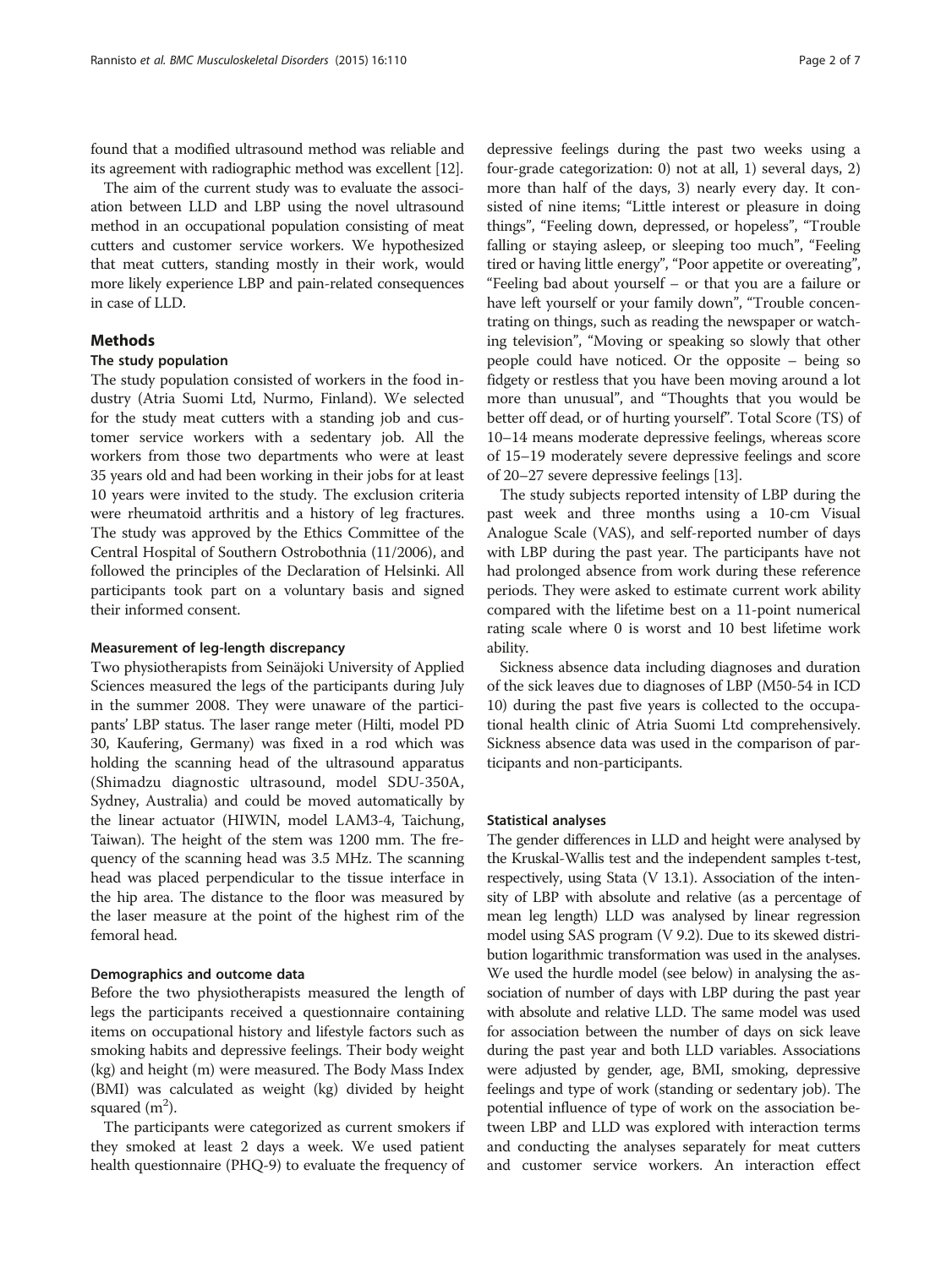between gender and absolute or relative LLD was also tested in each model.

Count variables are most frequently analysed using Poisson regression but the Hurdle model [[14](#page-6-0)] is a proper method to handle excess of zeros and/or the overdispersion in the data. Hurdle model is a two-component model where a truncated-at-zero count component is employed for positive counts and hurdle component for zero vs. non-zero counts. We used negative binomial model for count component and binomial model with logit link for hurdle component. Hurdle portion of the model estimates the probability of having LBP at least once and count portion estimates the mean number of days of LBP among those who have had LBP during the past year. Parameter estimates of the count and hurdle components are mean ratios and odds ratios respectively. The parameters of hurdle models were estimated using hurdle function in the package pscl in R environment ([http://www.r-project.org/\)](http://www.r-project.org/).

### Results

The study population consisted of 218 workers; 169 pork meat cutters (31 females and 138 males) and 50 customer service workers (41 females and 9 males). In all, 114 of the 169 meat cutters (68%; 26 females and 88 males) and 34 of the 50 customer service workers (68%; 30 females and four males) participated. Summer vacations were the main reason for refusing to participate in our study. There were no differences between the non-participants and participants with respect to gender, age, working years and sick leave days because of LBP (M50-54 in ICD-10) during the past year and the past five years (data not shown).

The distribution of LLD and characteristics of the total study population and according to the type of work are presented in Table 1. Fifty-five (49%) of the meat cutters and 15 (44%) of the customer service workers had LLD of at least 6 mm, while 16% and 15%, respectively, had LLD of at least 11 mm. LLD of at least 6 mm was more common among males (55%) than females (37%) and the gender difference was statistically significant ( $p < 0.05$ ). LLD relative to leg length did not differ significantly between genders ( $p > 0.05$ ).

In the total study population, LLD of 6 mm or more was associated with higher intensity of LBP during the past week and 3 months in the adjusted analyses (Table [2](#page-3-0)). As responses were logarithmized in the linear regression analysis, the interpretation of the estimates differs from the analysis using original scaling. The estimated effect of LLD > 5 mm, 0.53, indicates that the mean intensity of pain is approximately 53% greater compared to  $LLD \leq$ 5 mm. Self-reported number of days with LBP was higher with those with LLD 6 mm or more but the probability of the days with LBP was not associated significantly with LLD in the adjusted analyses (Table [3](#page-3-0)). The sick leaves during past year were slightly longer among those with LLD 11 mm or more, but the differences were not statistically significant (Figure [1\)](#page-4-0).

None of the gender interaction terms in multivariate analyses were statistically significant  $(p > 0.10)$ . However, as males were significantly taller than females  $(p < 0.001)$ , we repeated all multivariate analysis using relative LLD as a continuous dependent variable (data not shown). Similar results were obtained, as relative LLD was associated

|                           | All  |        |      | <b>Customer service workers</b> |        |      | <b>Meat cutters</b> |        |      |
|---------------------------|------|--------|------|---------------------------------|--------|------|---------------------|--------|------|
|                           |      |        |      |                                 |        |      |                     |        |      |
|                           | All  | Female | Male | All                             | Female | Male | All                 | Female | Male |
| Total number              | 148  | 61     | 87   | 34                              | 29     | 5    | 114                 | 32     | 82   |
| Age (years)               | 47   | 49     | 46   | 48                              | 49     | 40   | 47                  | 48     | 46   |
| Height (m)                | 1.73 | 1.65   | 1.78 | 1.68                            | 1.66   | 1.78 | 1.74                | 1.64   | 1.78 |
| LLD (mm)                  | 5.4  | 4.5    | 6.0  | 5.4                             | 5.2    | 6.6  | 5.4                 | 3.8    | 6.0  |
| $LLD > 5$ mm              | 48   | 37     | 55   | 44                              | 45     | 40   | 49                  | 29     | 56   |
| $LLD > 10$ mm             | 16   | 11     | 18   | 15                              | 10     | 40   | 16                  | 13     | 17   |
| Relative LLD <sup>a</sup> | 6.4  | 5.7    | 6.8  | 6.7                             | 6.5    | 7.7  | 6.3                 | 4.9    | 6.8  |
| BMI (kg/m <sup>2</sup> )  | 27.1 | 27.0   | 27.1 | 27.0                            | 27.5   | 24.1 | 27.1                | 26.5   | 27.3 |
| Smoking <sup>b</sup>      | 23   | 23     | 22   | 18                              | 21     | 0    | 24                  | 26     | 24   |
| Depressive feelings       | 3.1  | 2.6    | 3.4  | 2.5                             | 2.4    | 3.2  | 3.3                 | 2.8    | 3.4  |
| Work ability              | 8.1  | 8.1    | 8.0  | 8.5                             | 8.5    | 8.6  | 7.9                 | 7.7    | 8.0  |

Table 1 Characteristics (%/mean) of the whole study population and according to type of work

LLD = leg length discrepancy, LBP = low back pain; <sup>a</sup>LLD as a percentage of mean leg length; <sup>b</sup>The participants were categorized as current smokers if they smoked at least 2 days a week; <sup>c</sup>Self-reported number of days with LBP during the past year; <sup>d</sup>Pain intensity during the past week assessed using a 10-cm Visual Analogue Scale.

**Days with LBP<sup>c</sup> 53** 56 51 28 27 32 60 83 52 **LBP intensity<sup>d</sup>** 3.1 3.1 3.1 2.9 3.1 1.6 3.2 3.2 3.1

Customer service workers sit mostly in their work, while meat cutters stand.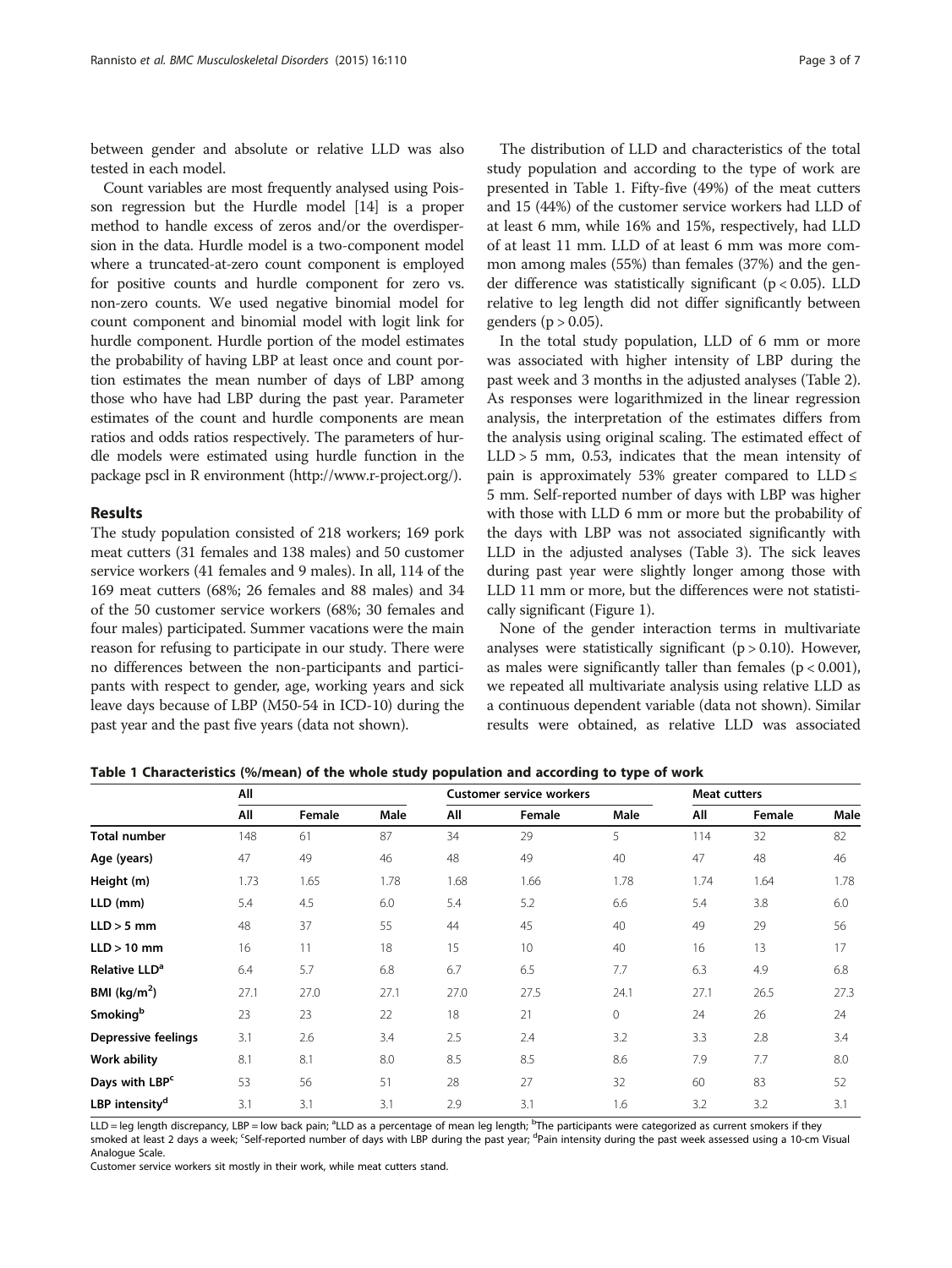|                                  | Intensity of LBP in the past week <sup>a</sup> |                                            | Intensity of LBP in the past 3 months <sup>a</sup> |                                            |  |
|----------------------------------|------------------------------------------------|--------------------------------------------|----------------------------------------------------|--------------------------------------------|--|
|                                  | Unadjusted estimate<br>(95% CI)                | Adjusted <sup>b</sup> estimate<br>(95% CI) | Unadjusted estimate<br>(95% CI)                    | Adjusted <sup>b</sup> estimate<br>(95% CI) |  |
| $LLD > 5$ mm                     |                                                |                                            |                                                    |                                            |  |
| No                               | 0.00                                           | 0.00                                       | 0.00                                               | 0.00                                       |  |
| Yes                              | $0.60$ $(0.37 - 0.83)$ ***                     | $0.53$ (0.32-0.74) <sup>***</sup>          | $0.54$ (0.33-0.76) <sup>***</sup>                  | $0.49(0.29 - 0.69)^{**}$                   |  |
| Depressive feelings <sup>c</sup> |                                                | $0.34$ (0.21-0.46) <sup>***</sup>          |                                                    | $0.34$ (0.22-0.46) <sup>***</sup>          |  |
| Gender                           |                                                |                                            |                                                    |                                            |  |
| Male                             |                                                | 0.00                                       |                                                    | 0.00                                       |  |
| Female                           |                                                | $0.23$ $(-0.02 - 0.48)$                    |                                                    | $0.31$ (0.07-0.54) <sup>*</sup>            |  |
| Smoking                          |                                                |                                            |                                                    |                                            |  |
| No                               |                                                | 0.00                                       |                                                    | 0.00                                       |  |
| Yes                              |                                                | $0.14 (-0.11 - 0.38)$                      |                                                    | $0.08$ ( $-0.16 - 0.31$ )                  |  |
| Aged                             |                                                | $-0.01$ $(-0.02 - 0.00)$                   |                                                    | $-0.01$ $(-0.02 - 0.01)$                   |  |
| Working position <sup>e</sup>    |                                                |                                            |                                                    |                                            |  |
| Sitting                          |                                                | 0.00                                       |                                                    | 0.00                                       |  |
| Standing                         |                                                | $0.05$ $(-0.23 - 0.33)$                    |                                                    | $0.24 (-0.05 - 0.48)$                      |  |

<span id="page-3-0"></span>Table 2 Linear regression analysis on the association of leg-length discrepancy (LLD) of 6 mm or more and other explanatory variables with intensity of low back pain (LBP) during the past week and past 3 months

<sup>a</sup>Pain intensity assessed using a 10-cm Visual Analogue Scale. Responses are logarithmized, therefore the interpretation of the estimates differs from the analysis using original scaling. Estimated effect of LLD > 5 mm, 0.53, means that mean intensity of pain is approximately 53% greater compared to LLD ≤ 5 mml; <sup>b</sup>Adjusted for all variables in the table; <sup>c</sup>Depressive feelings=logarithmized total score from the PHQ-9 questionnaire; <sup>d</sup>Age in years; <sup>e</sup>Sitting=customary workers, standing=meat cutters; \* p < 0.05, \*\*\*p < 0.001.

significantly with higher intensity of LBP during the past week ( $p < 0.001$ ) and 3 months ( $p < 0.001$ ) and with higher self-reported number of days with LBP ( $p < 0.01$ ). No statistically significant associations between the probability of the days with LBP or sick leaves and relative LLD were

found but the sick leaves were longer among meat cutters (data not shown).

There was no significant interaction effect between type of work and LLD regarding intensity or number of days of LBP  $(p > 0.10)$ . However, both intensity of LBP and

Table 3 Hurdle regression model, with count and hurdle components, on the association of leg-length discrepancy (LLD) greater than 5 mm and other explanatory variables with self-reported number of days with low back pain during the past year

|                               | Hurdle                |                                  | Count                    |                                   |  |
|-------------------------------|-----------------------|----------------------------------|--------------------------|-----------------------------------|--|
|                               | Unadjusted OR(95% CI) | Adjusted <sup>a</sup> OR(95% CI) | Unadjusted MR(95% CI)    | Adjusted <sup>a</sup> MR (95% CI) |  |
| $LLD > 5$ mm                  |                       |                                  |                          |                                   |  |
| <b>No</b>                     | 1.00                  | 1.00                             | 1.00                     | 1.00                              |  |
| Yes                           | $1.45(0.67-3.13)$     | 1.35 (0.56-3.20)                 | $2.32(1.33 - 4.05)^{**}$ | $2.89$ (1.63-5.09) <sup>***</sup> |  |
| <b>Depressive feelings</b>    |                       | $1.27$ (1.07-1.52) <sup>**</sup> |                          | $1.09(1.01-1.17)^{*}$             |  |
| Gender                        |                       |                                  |                          |                                   |  |
| Male                          |                       | 1.00                             |                          | 1.00                              |  |
| Female                        |                       | $0.69(0.24-1.92)$                |                          | $0.39(0.19-0.77)$                 |  |
| Smoking                       |                       |                                  |                          |                                   |  |
| <b>No</b>                     |                       | 1.00                             |                          | 1.00                              |  |
| Yes                           |                       | 2.63 (0.80-8.65)                 |                          | $0.53$ (0.28-0.97)                |  |
| Age                           |                       | $0.96(0.90-1.01)$                |                          | $0.99(0.95-1.02)$                 |  |
| Working position <sup>b</sup> |                       |                                  |                          |                                   |  |
| Sitting                       |                       | 1.00                             |                          | 1.00                              |  |
| Standing                      |                       | 2.57 (0.87-7.69)                 |                          | 1.95 (0.93-4.09)                  |  |

a<br>Adjusted for all variables in the table; <sup>b</sup>Sitting=customary workers, standing=meat cutters; MR=mean ratio and OR=odds ratio; \*p < 0.05, \*\*p < 0.01, \*\*\*p < 0.001.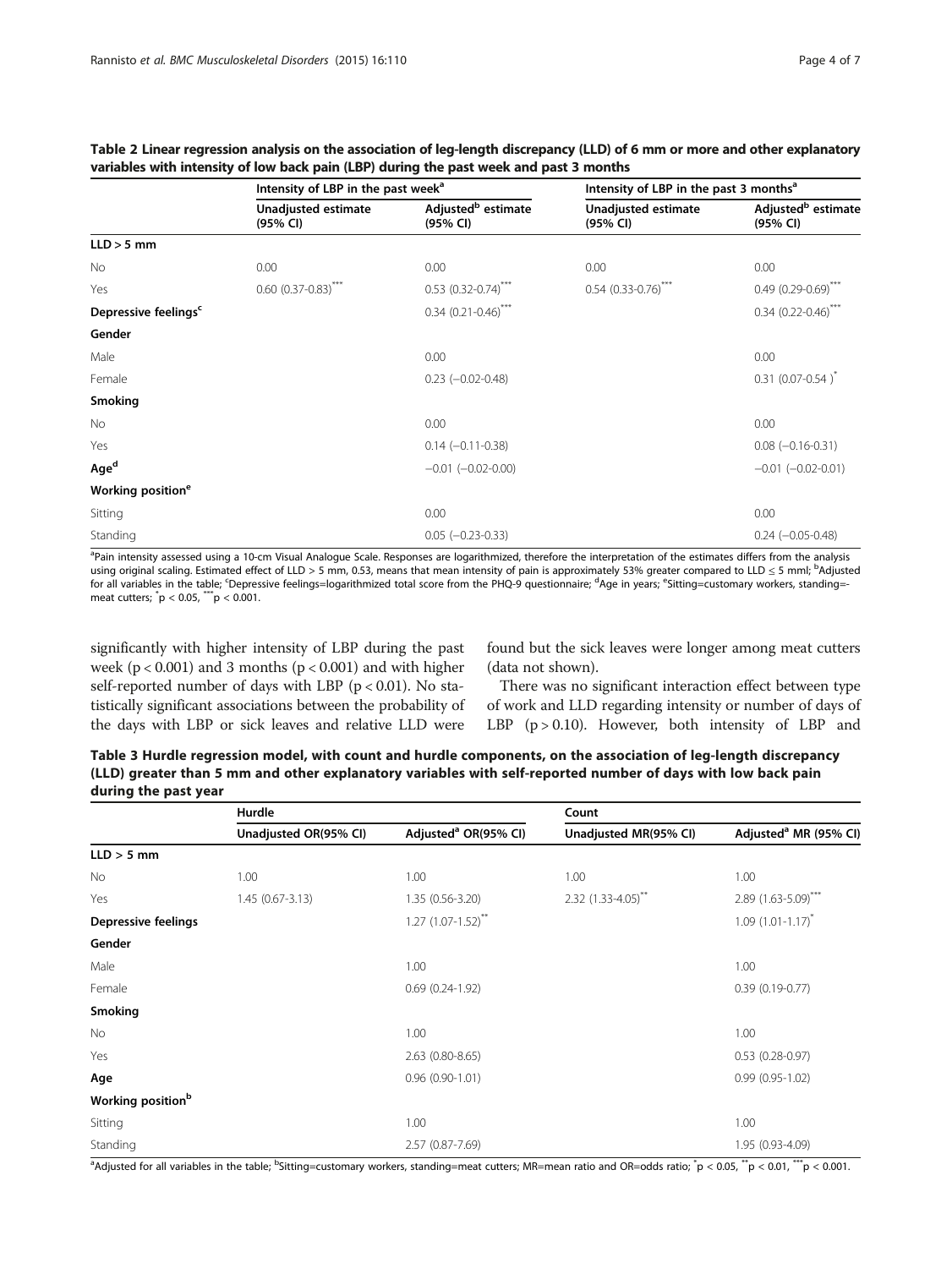<span id="page-4-0"></span>

number of days of LBP were associated with LLD among meat cutters but not among customer service workers in stratified analysis (Figure 2). Meat cutters who had LLD of 6 mm or more had a significantly higher intensity of LBP during both the past week and past three months compared to those with  $LLD \leq 5$  mm, while among customer service workers no significant association was found.

# **Discussion**

In our study LLD (6 mm or more) was associated with a higher likelihood of low back symptoms among meat cutters with a standing and physically more demanding job.

Among chronic LBP patients  $(n = 1309)$ , almost every fifth had LLD of more than 9 mm compared to only four of 50 voluntary controls who had no history of LBP [[4](#page-6-0)]. Among Finnish soldiers  $(n = 798)$  a higher prevalence of



LLD was observed among those with LBP than without [[5](#page-6-0)]. In a small-scale study, LBP patients  $(n = 10)$  with LLD of 10 mm reported increasing pain while standing for 20– 30 minutes, followed by immediate relief upon sitting [[6](#page-6-0)]. On the other hand, among factory workers  $(n = 594)$ , workers with and without LBP had similar distributions of LLD up to 10 mm [\[10\]](#page-6-0). Similarly, no statistically significant difference in LLD was observed between chronic LBP patients (n = 70) and their age- and sex-matched controls [\[7\]](#page-6-0).

It is possible that the contradictory results in previous studies are due to the differences in study populations and methodology used for measuring LLD. In most of the previous studies [\[4](#page-6-0)-[6,10\]](#page-6-0) LLD was assessed using erect-posture radiography, while some [\[7,8\]](#page-6-0) used even the clinical method, which is less reliable and valid than radiographic or ultrasound methods [\[15,16](#page-6-0)]. The strength of our study is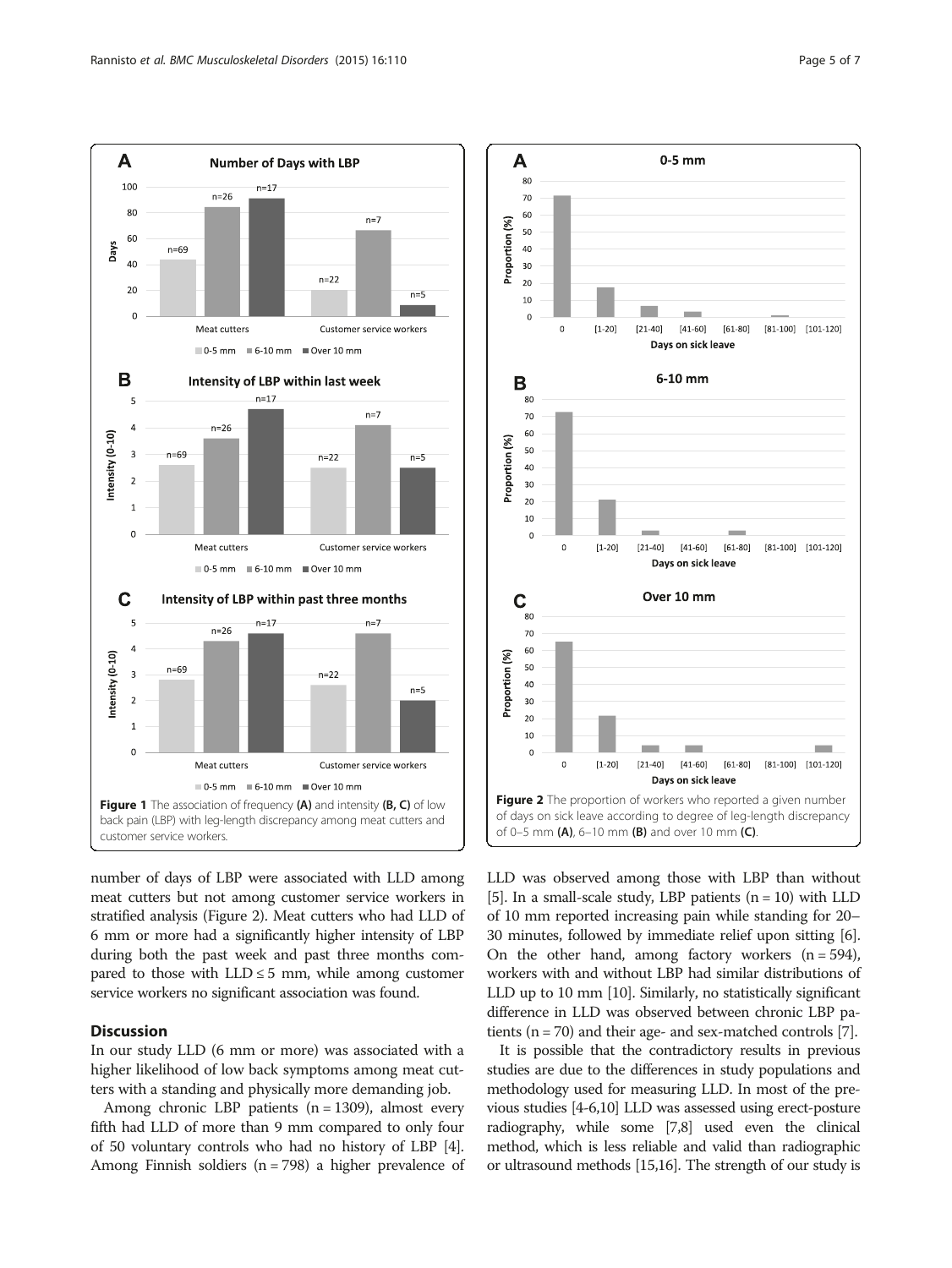<span id="page-5-0"></span>the validated accurate method to measure LLD [\[12](#page-6-0)]. Our laser-based ultrasound measuring method was accurate and easy to use, which makes it suitable for large-scale studies. In our study, the questionnaires were filled before the LLD measurements. The physiotherapists who measured LLD were not aware of workers' low back symptoms or disease history. All meat cutters were working in the same department and performed similar physically demanding work tasks. Similarly, all customer service workers had identical work description. The characteristics of workers who participated in the study did not differ from those who declined.

In the current study, LLD was associated with low back symptoms after adjustments for confounding factors in the whole occupational sample. However, when occupational groups were analysed separately, the association was observed among meat cutters whereas among customer service workers from the same factory the effect was much smaller and not statistically significant. Yet the distribution of LLD was similar in both groups. Our findings suggest that LLD associated with standing and physically heavier job might render a higher risk for LBP than LLD in sedentary, physically less demanding office work. Among individuals who had LLD in our study, particularly lower extremity loading may have triggered LBP. LLD may cause abnormal biomechanical stress in the pelvis and lumbar spine during walking through asymmetrical loading. The exact mechanism by which LLD causes or augments LBP, however, is not clear. Although our study showed that both absolute and relative LLD were associated similarly with LBP, some anthropometric characteristics might weaken or strengthen the relationship between LBP and LLD.

In the statistical analyses, number of days with LBP had a skewed, highly dispersed distribution with large amount of zeros (zero inflated distribution); therefore Poisson regression could not be used. We considered different models available for zero inflated distribution and chose Hurdle model since some of the workers did not have LBP and hurdle model recognizes the possibility that there can be different factors contributing to probability to have LBP in the first place and to duration of LBP for those who have LBP.

The weakness of our study is the small sample size, especially in customer service workers. Consequently, we were not able to exclusively explore the role of working positions in the estimated associations and further studies should confirm the generality of our conclusions. Our data did neither allow for in-depth investigation of possible gender differences. As most meat cutters were males, a significant gender-specific mechanism behind the association between LLD and LBP, rather than standing or sitting, could potentially explain our findings. However, we believe that this is unlikely, because the associations were independent of leg length. A further limitation is that we did

not measure exact time spent sitting or standing in the workplace. However, in the meat factory from which our study sample was drawn, customer service workers mostly sit and meat cutters mostly stand in their work, which result in greatly different overall time spent standing. We relied on self-reports of outcomes and the number of days with LBP during the last 12 months should only be interpreted as a rough proxy for LBP frequency due to long recall period. Finally, cross-sectional study design can only reveal an association but does not explain the interrelationships of different factors. Longitudinal studies are needed to assess whether LLD is a risk factor of LBP. Additional proof for the role of LLD in LBP would be provided by a randomised controlled trial showing a beneficial effect of LLD correction on LBP symptoms.

### Conclusions

Our study found a significant association between LLD of 6 mm or more and low back symptoms. The association was apparent among meat cutters, who stand while working, but not among customer service workers, who mostly sit while working. We hope that future studies would assess whether our results can be replicated with larger sample size and in other populations using a similar reliable assessment method of LLD.

#### Competing interests

The authors declare that they have no competing interests.

#### Authors' contributions

SR designed the research protocol together with JK and JU; SR and PHR designed and built the measurement unit and organized the measurements; SR collected the study population and made all measurements, and had most significant role in drafting manuscript; ALO and MP performed the statistical analyses; AM, JU, MP and JK designed the study's analytic strategy, helped interpret the results, and supervised the whole process. MP drafted the revised manuscript. All authors helped to draft the manuscript, and read and approved the final manuscript.

#### Acknowledgements

We are grateful to the management and staff of Atria Suomi Ltd (Nurmo, Finland) for being able to perform the study in their premises.

#### Author details

<sup>1</sup> Center for Life Course Epidemiology and Systems Medicine, University of Oulu, Oulu, Finland. <sup>2</sup>Medical Research Centre Oulu, University of Oulu and Oulu University Hospital, Oulu, Finland. <sup>3</sup> Finnish Institute of Occupational Heath, Health and Work Ability, Tampere, Finland. <sup>4</sup>Finnish Social Science Data Archive, University of Tampere, Tampere, Finland. <sup>5</sup>Clinic of Occupational Medicine, Tampere University Hospital, Tampere, Finland. <sup>6</sup>School of Health Sciences, University of Tampere, Tampere, Finland. <sup>7</sup>School of Management, University of Tampere, Tampere, Finland. <sup>8</sup>Centre for Health and Social Economics, National Institute for Health and Welfare, Helsinki, Finland. <sup>9</sup>Finnish Institute of Occupational Heath, Health and Work Ability Oulu, Finland.

#### Received: 18 September 2014 Accepted: 29 April 2015 Published online: 07 May 2015

#### References

1. Andersson GB. Epidemiological features of chronic low-back pain. Lancet. 1999;354:581–5.